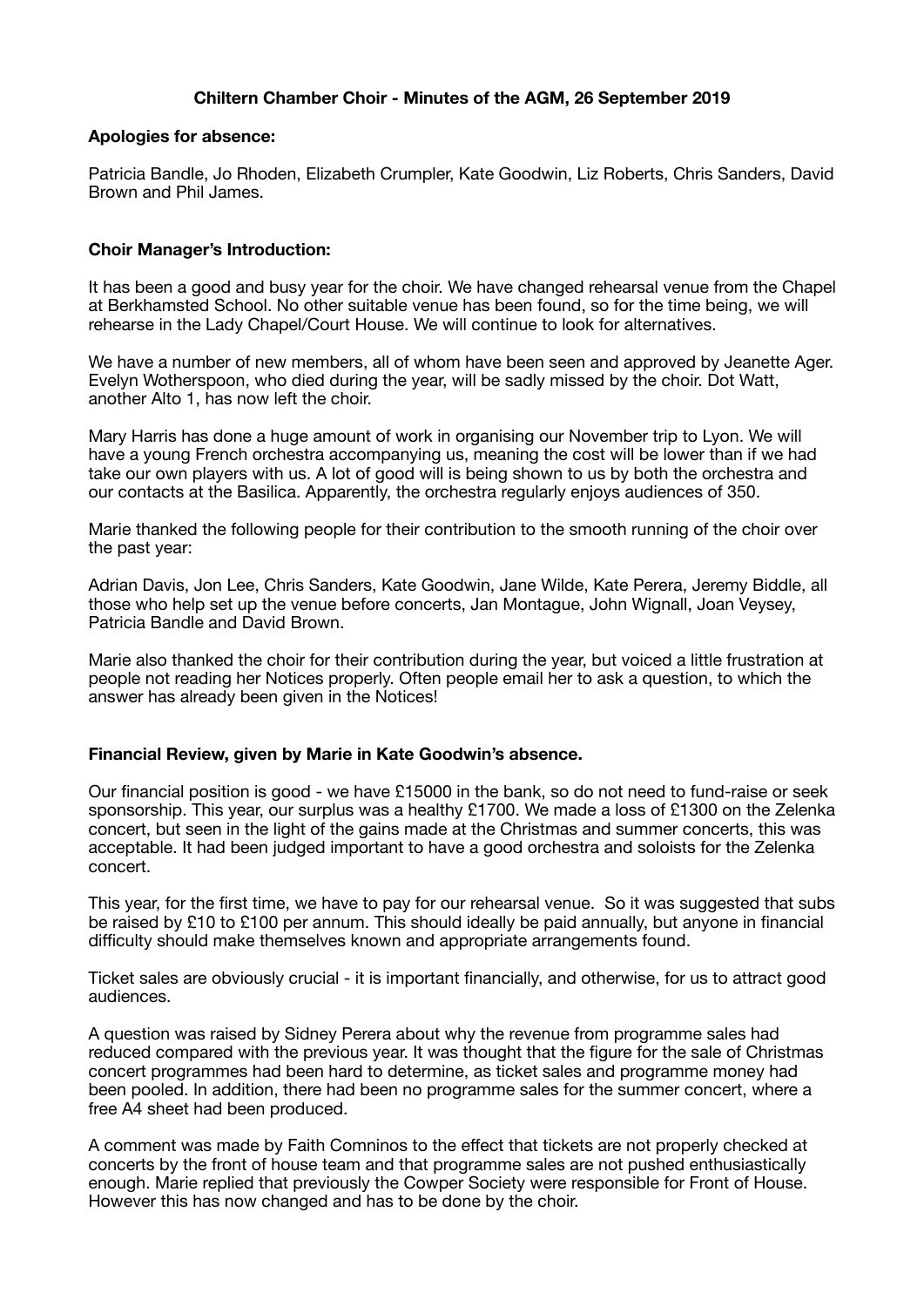Jan Montague's sons had been very helpful as had Greg Comninos and Richard Brewer. More volunteers to help would be very welcome!

Sidney Perera asked why the subs should go up in view of the substantial surplus in choir funds, but after a vote proposed by David Wilde, the motion to increase the subs by £10 was carried.

#### **Conductor's Report**

The Bach Mass in B Minor was good, with much sung from memory. Kyrie 1, however, was almost disastrous!

The soloists: Kathryn Jenkin, Jeanette Ager, Phillip Conway-Brown and Piran Legg were excellent. The orchestra was generally excellent, but disappointing at times - especially in the Agnus Dei.

Audience numbers were not at capacity.

The Palm Sunday Zelenka concert - the choir was much enthused after a few sceptical weeks of rehearsal. They - and the audience - appeared to be completely won over.

Again, the soloists were good: Kathryn Jenkin, Jeanette Ager, Phillip Conway-Brown and Christopher Foster. The orchestra did very well and benefited from some extra trombone parts reinforcing the ATB parts in the Missa - realised by Paul St. John. Smith gratis. The four trumpets gave some brilliance to the occasion.

Jon Lee accompanied dextrously in the Laudate Pueri.

Adrian felt the De Profundis lacked conviction, though the men's voices produced some rich and sonorous moments.

He hopes Zelenka's music will become better known and appreciated. Bach's admiration of his contemporary should be noted!

The audience was surprisingly large for a Palm Sunday concert.

We are very grateful to Marie for hosting the extra rehearsal at Rye Farm - it was an ideal venue for some intensive rehearsing!

Summer concert - an all English programme.

Richard Carr joined us as organist for the Rejoice in the Lamb. Soloists were from the choir: Sally Dussek, Jane Wilde, Humphrey Norriington, plus Oliver Brown, tenor.

This concert was rather lacklustre and under-rehearsed - with some clear lack of commitment in private practice and attendance. The Rejoice in the Lamb and Lay a Garland came off best, whilst the Vaughan Williams' Shakespeare Songs proved too much of a challenge. The St. Cecilia remained a mystery and Moeran's Songs of Springtime suffered from early frosts and failed to blossom.

Not one of our better manifestations, but Adrian feels partly to blame for expecting more of the choir in a relatively short amount of rehearsal time.

Our gratitude to Jon for his superb accompanying and music advice and assistance - a great asset to CCC!

Adrian thanked the committee members and other helpers for their work - on programmes, distribution, parties, catering, seating arrangements, FOH etc. Without them, CCC could not function effectively.

Particular thanks to Marie who keeps Adrian in his place - in the nicest possible way!